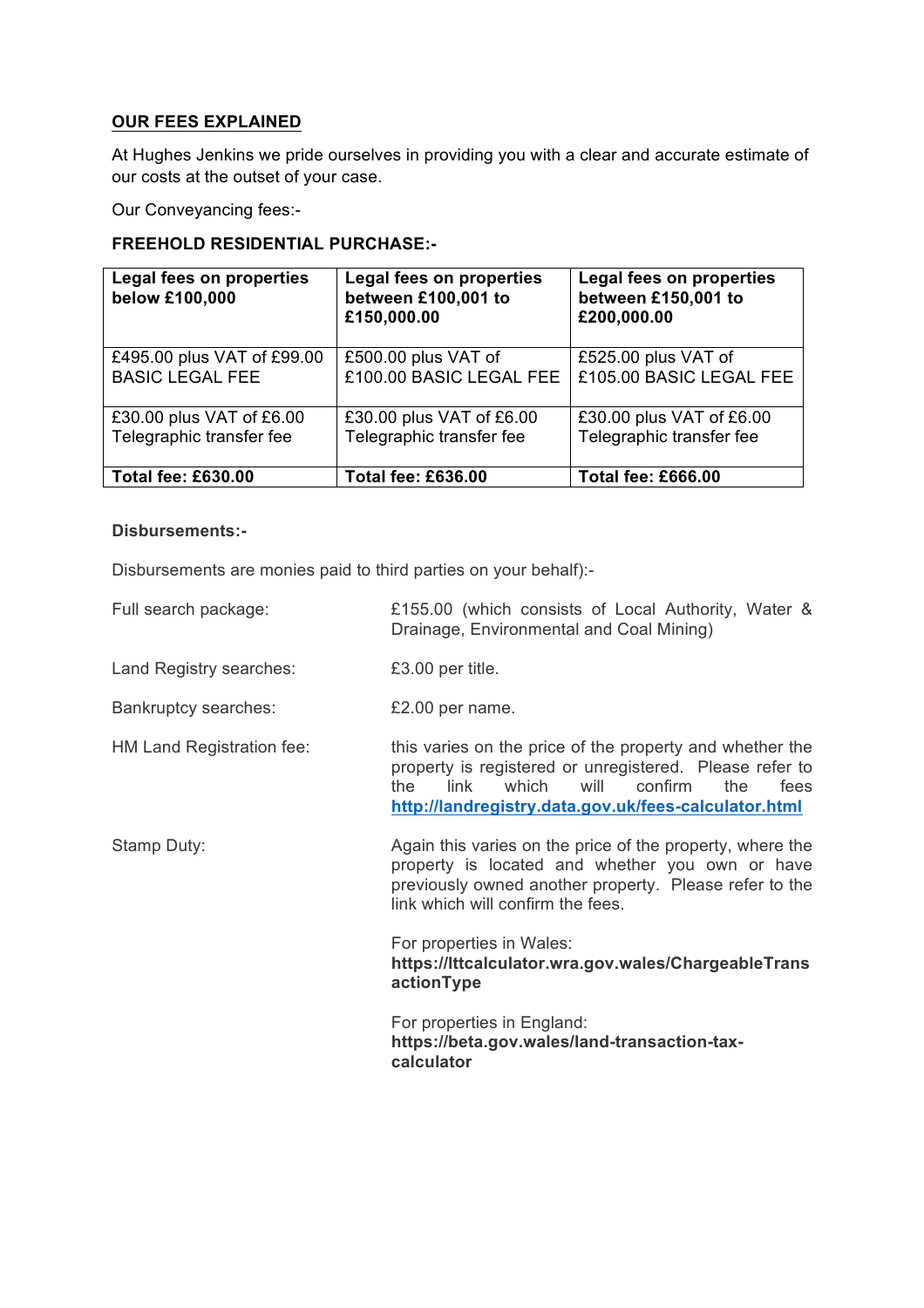# **FREEHOLD RESIDENTIAL SALE:-**

| Legal fees on properties<br>below £100,000 | Legal fees on properties<br>between £100,001 to<br>£150,000.00 | Legal fees on properties<br>between £150,001 to<br>£200,000.00 |
|--------------------------------------------|----------------------------------------------------------------|----------------------------------------------------------------|
| £475.00 plus VAT of £95.00                 | £495.00 plus VAT of £99.00                                     | £500.00 plus VAT of                                            |
| <b>BASIC LEGAL FEE</b>                     | <b>BASIC LEGAL FEE</b>                                         | £100.00 BASIC LEGAL FEE                                        |
| £30.00 plus VAT of £6.00                   | £30.00 plus VAT of £6.00                                       | £30.00 plus VAT of £6.00                                       |
| Telegraphic transfer fee                   | Telegraphic transfer fee                                       | Telegraphic transfer fee                                       |
| <b>Total fee: £606.00</b>                  | <b>Total fee: £630.00</b>                                      | <b>Total fee: £636.00</b>                                      |

### **Disbursements:-**

Disbursements are monies paid to third parties on your behalf):-

Office Copies (Land Registry): 6.00

## **Our fee assumes that:**

- The transaction is a standard transaction and that no unforeseen matters arise including for example (but not limited to) a defect in title which requires remedying prior to completion or the preparation of additional documents ancillary to the main transaction
- the transaction is concluded in a timely manner and no unforeseen complication arise
- all parties to the transaction are co-operative and there is no unreasonable delay from third parties providing documentation
- no indemnity policies are required. Additional disbursements may apply if indemnity policies are required.

### **Additional fees will be payable for:-**

| For dealing with a leasehold property | £125.00 plus VAT                                                                                                                                |
|---------------------------------------|-------------------------------------------------------------------------------------------------------------------------------------------------|
|                                       | Leasehold titles are more complex and<br>involves checking the terms of the Lease and<br>dealing with the Landlord and/or Management<br>Company |
|                                       |                                                                                                                                                 |
| For dealing with a help to buy equity | £150.00 plus VAT                                                                                                                                |
| Loan                                  | Help to Buy loans are more complex and<br>involves dealing with Help to Buy Wales                                                               |
|                                       |                                                                                                                                                 |
| Help to Buy ISA requests:             | £40.00 plus VAT                                                                                                                                 |
|                                       | Our standard fee does not include the                                                                                                           |
|                                       | additional work for dealing with the ISA                                                                                                        |
|                                       | requirements and draw down of the bonus                                                                                                         |
|                                       |                                                                                                                                                 |